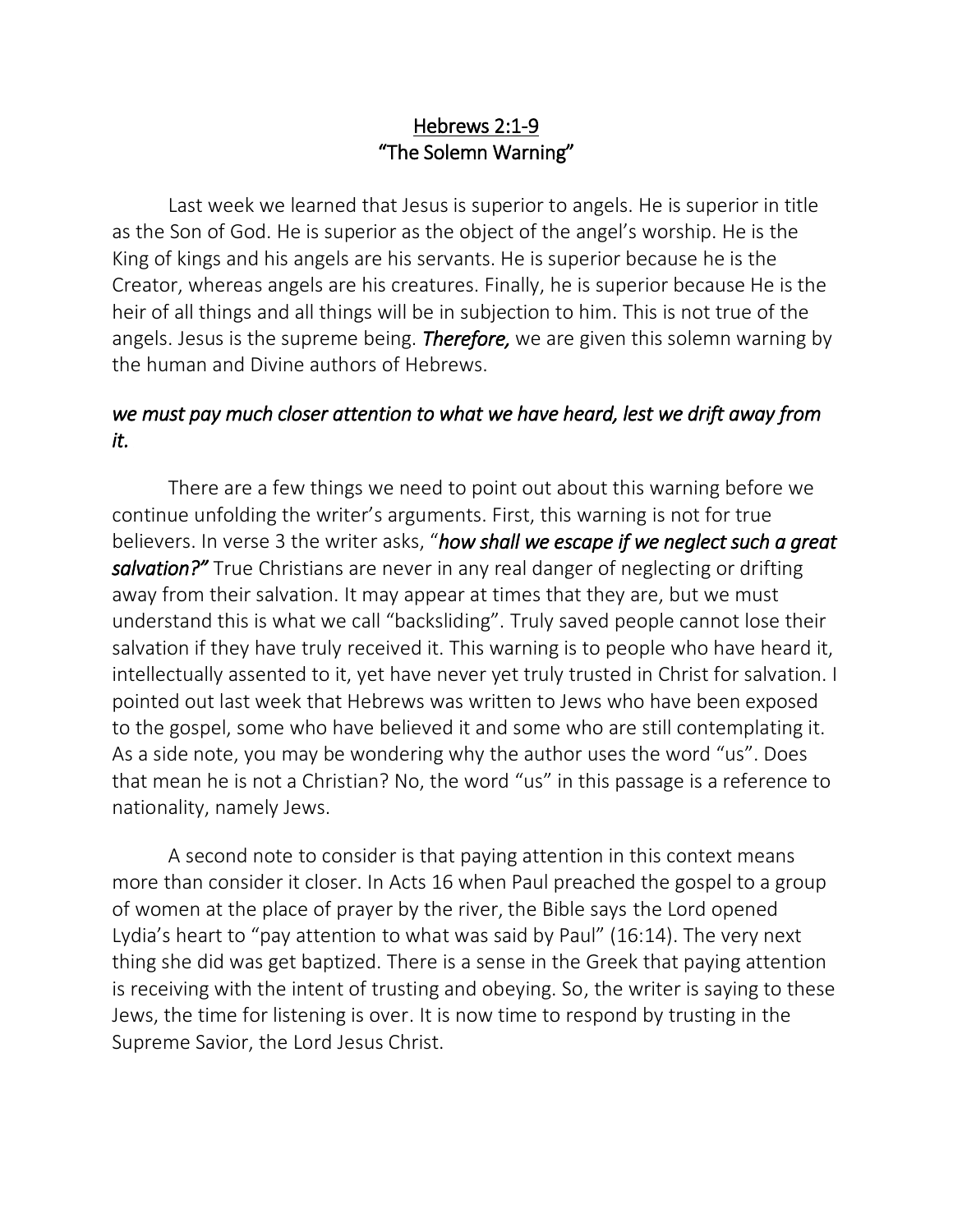Here is where we find our connection to this passage. There are many who sit under gospel preaching every week and never receive it. Many of these people are even aware they are doing it. We will discuss this further in our conclusion and application.

The author then begins to lay out reasons why his warning should be taken seriously. Those reasons are, the reliability of the Gospel message (2a; 3b-4), the certainty of judgment to come (2b;5-8), and the glorious Savior (3a;9).

#### 1. The Reliability of the Gospel Message (2a; 3b-4)

Do not take the good news about salvation in Jesus for granted because it is a reliable message. You can and should bank on it because it is absolutely true. The proof is built upon the argument from angels.

## *2 For since the message declared by angels proved to be reliable* (or unalterable)*,*

So, what was the message declared by angels? We mentioned last week that angels were connected to the giving of the Law at Mount Sinai. (Acts 7:53 you who received the law as delivered by angels; and Gal. 3:19 the law was "put in place through angels). The message that the angels delivered at Mt. Sinai was the law of Moses. The message of the Mosaic law was that "*every transgression or*  disobedience received a just retribution (2b). No Jew would argue against the reliability of the Mosaic law in terms of its condemnation of sin. The author is saying that if they believe the Law was reliable and unalterable, then they need to understand the gospel is all the more because of its supremacy to the Old Covenant Law.

Knowing his hearers remember well all the signs and wonders that God gave to verify the reliability of the law, the writer now turns to the fact that God has done the same for the gospel message. He says,

# *[3b] It was declared at first by the Lord, and it was attested to us by those who heard, <sup>4</sup>while God also bore witness by signs and wonders and various miracles and by gifts of the Holy Spirit distributed according to his will.*

It was first preached by Jesus himself. To deny is to call him a liar and to refuse to receive it is to deem him inferior. Secondly, it was attested by those who were with Jesus during his earthly ministry to a group that would have included the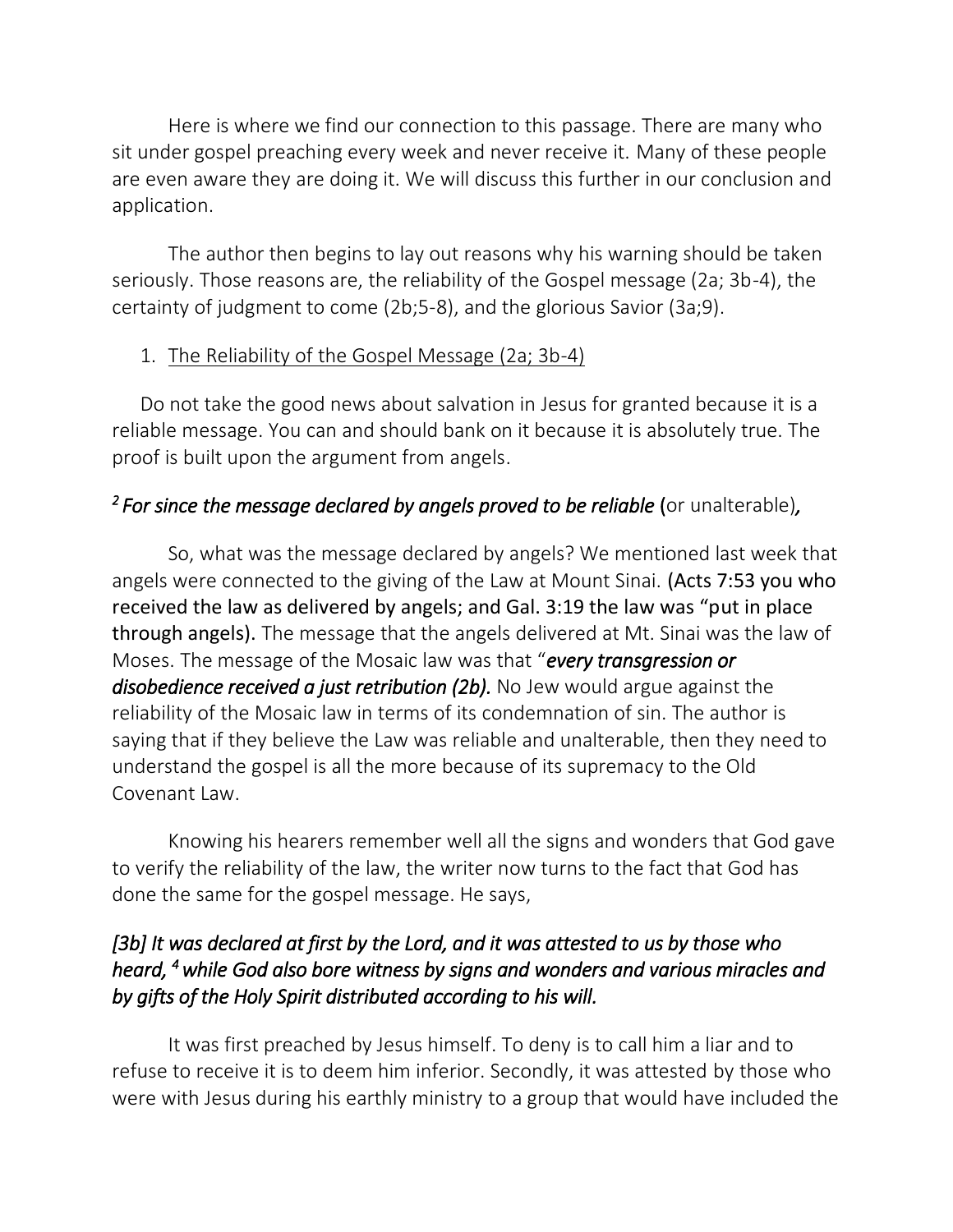writer of Hebrews. There was group that had received first hand testimony. How was it attested to others? *God also bore witness by signs and wonders and various miracles and by gifts of the Holy Spirit distributed according to his will.* When you read through the book of Acts you see over and over a phrase like, "many signs and wonders were being done". This is how God built the New Covenant church.

The point being made here is the same point Paul made in 2 Timothy 2:11- 12 *The saying is trustworthy, for: If we have died with him, we will also live with him; if we endure, we will also reign with him; if we deny him, he also will deny us;* So, do not neglect this message of the gospel. It is reliable. It is true.

#### 2. The Certainty of Judgment to Come (2b;5-8)

The second argument the author puts forth is that there is a judgment to come and there is only one way to escape. Contrary to what they are thinking, it is not the sacrificial system of the Old Covenant temple worship.

As we have already seen the message delivered by the angels was a reliable one. It was the Mosaic Law that made clear *every transgression or disobedience received a just retribution.* Like I already said, no Jew argued against that. James taught whoever keeps the whole law yet fails in one point is accountable for all of it (James 2:10). The Law was that serious. If you broke any part of it, you paid the penalty for all of it. The Jews knew that a broken law, no matter how big or small, was an offense directly against a Holy God. They also knew that accountability to it was certain.

The Jews would not have argued the fact that a judgement is coming when everyone will have to stand before God as Judge and give an account of their lives. But what they did not understand was that Jesus is going to be the standard of the judgment. The Jews were living in the moment trusting in the temporal sacrifices, but did they have a long-term plan. By that I mean a plan for eternity. The author is going to argue to them later in the epistle that *it is impossible for the blood of bulls and goats to take away sins* (Heb. 10:4). He will tell them, "*every priest stands daily at his service, offering repeatedly the same sacrifices, which can never take away sins* (Heb.10:11). He tells them these things right after he told them "*just as it is appointed for man to die once, after that comes judgement" (Heb. 9:27).* 

## *5 For it was not to angels that God subjected the world to come, of which we are speaking. <sup>6</sup> It has been testified somewhere,*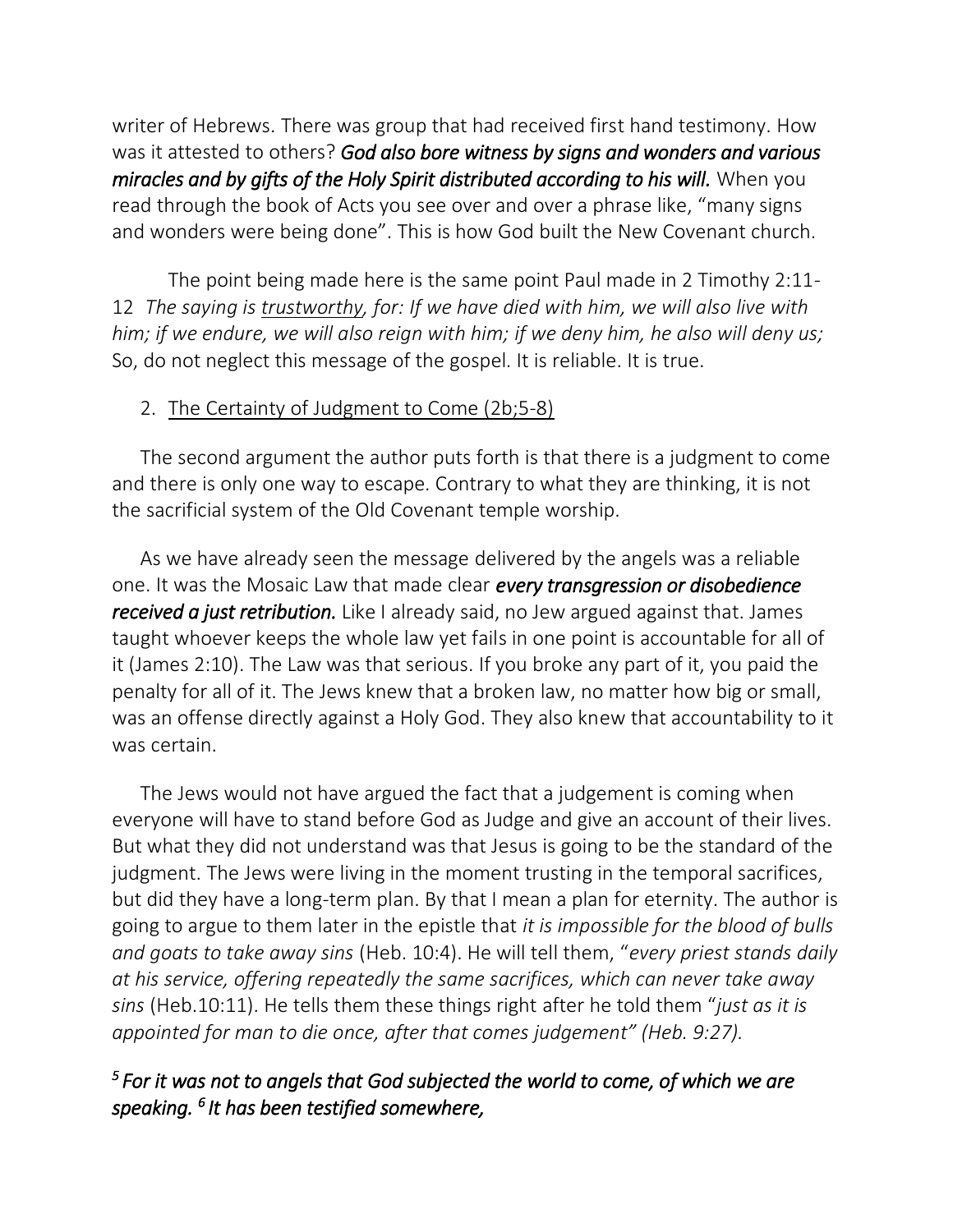*"What is man, that you are mindful of him, or the son of man, that you care for him? 7 You made him for a little while lower than the angels; you have crowned him with glory and honor,* 

*8 putting everything in subjection under his feet."* 

# *Now in putting everything in subjection to him, he left nothing outside his control. At present, we do not yet see everything in subjection to him.*

Do not take Jesus for granted. Do not neglect the good news you hear every week about how he can save you from your sins. A time is coming when everything will be in subjection under his feet. To be under the feet of a king is to be a defeated foe. If you are his enemy you will be right there with everything else that lived in rebellion to his lordship.

# 3. The Glorious Savior (3a;9)

## *<sup>3</sup>how shall we escape if we neglect such a great salvation?*

Jesus is the Great Salvation. He is the only salvation. Neglecting Jesus is neglecting the only hope you have of escaping the fiery wrath of God at the final judgement. This is a thread that runs through the very fabric of this epistle. Today, if you hear his voice do not harden your hearts in unbelief. Strive to enter into that rest of eternal life with Jesus.

Look at Hebrews 6:4-8<sup>4</sup> For it is impossible, in the case of those who have once *been enlightened, who have tasted the heavenly gift, and have shared in the Holy Spirit, <sup>5</sup> and have tasted the goodness of the word of God and the powers of the age to come, <sup>6</sup> and then have fallen away, to restore them again to repentance, since they are crucifying once again the Son of God to their own harm and holding him up to contempt. <sup>7</sup> For land that has drunk the rain that often falls on it, and produces a crop useful to those for whose sake it is cultivated, receives a blessing from God. <sup>8</sup> But if it bears thorns and thistles, it is worthless and near to being cursed, and its end is to be burned.*

Why? Because if you refuse Jesus, you refuse the only rescue there is.